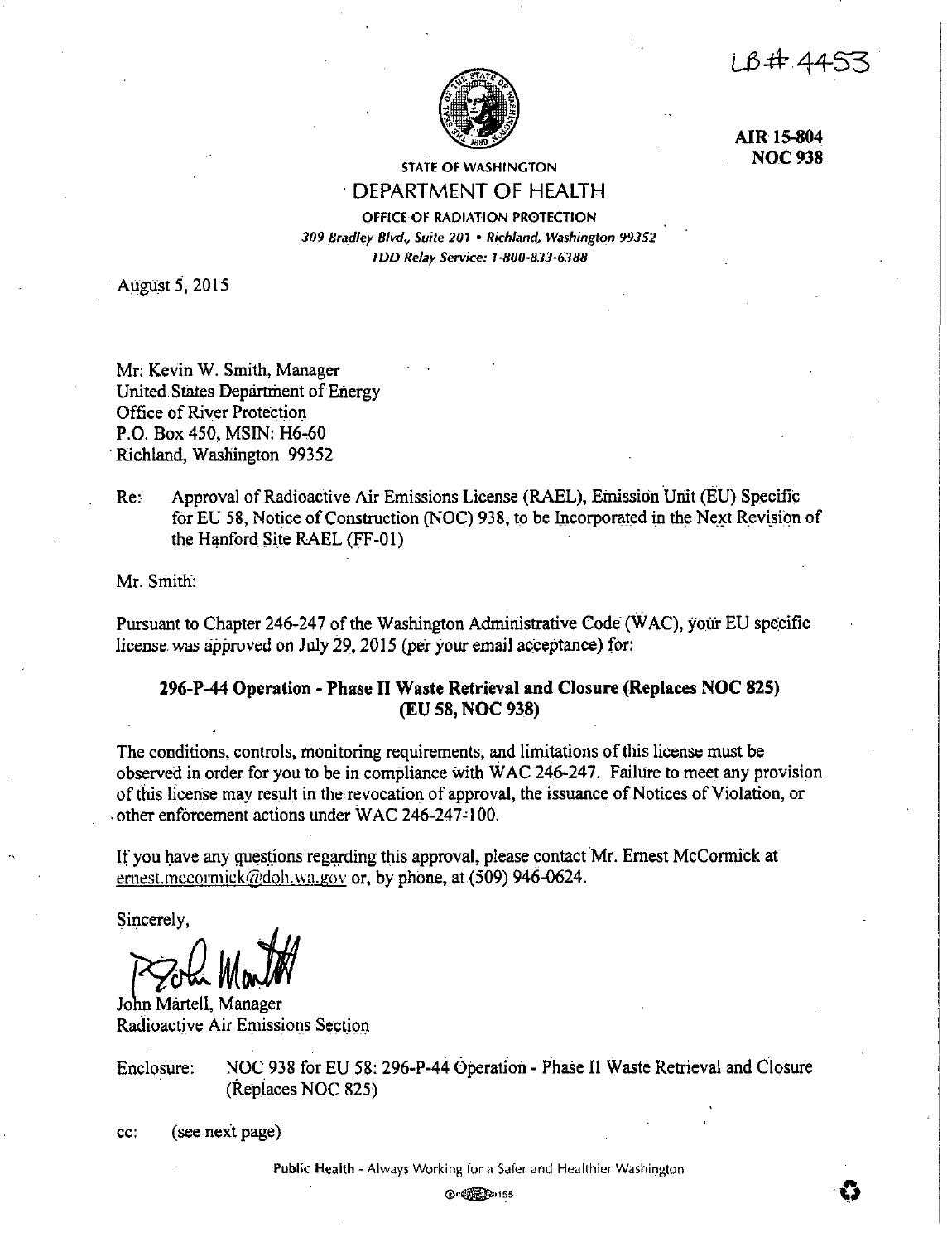: .

Mr, Kevin W. Smith August 5, 2015 Page 2 of 2

cc: R\_uth Allen, WRPS Matthew Barnett, PNNL Shawna Berven, WDOH Lucinda Borneman, WRPS Lee Bostic, BNI Dennis Bowser, USDOE-ORP Cliff Clark, USDOE-RL Jack Donnelly, WRPS Rick Engelmann, CHPRC Dennis Faulk, EPA Eric Faust, USDOE-RL Gary Fritz, MSA Phil Gent, Ecology Robert Haggard, BNI Jessica Joyner, WRPS Reed Kaldor, MSA Paul Karschriia, CHPRC Ed MacAlister, USDOE-RL Ernest McCormick, WDOH Valarie Peery, Ecology Maria Skorska, Ecology Bryan Trimberger, USDOE-ORP Randy Utley, WDOH JeffVoogd, **WRPS**  Joan Woolard, MSA Davis Zhen, EPA Environmental Portal RAES Tracking: Follow up to  $LB#4441$ ; RAES 850 and 15-53; NOC 938; EU 58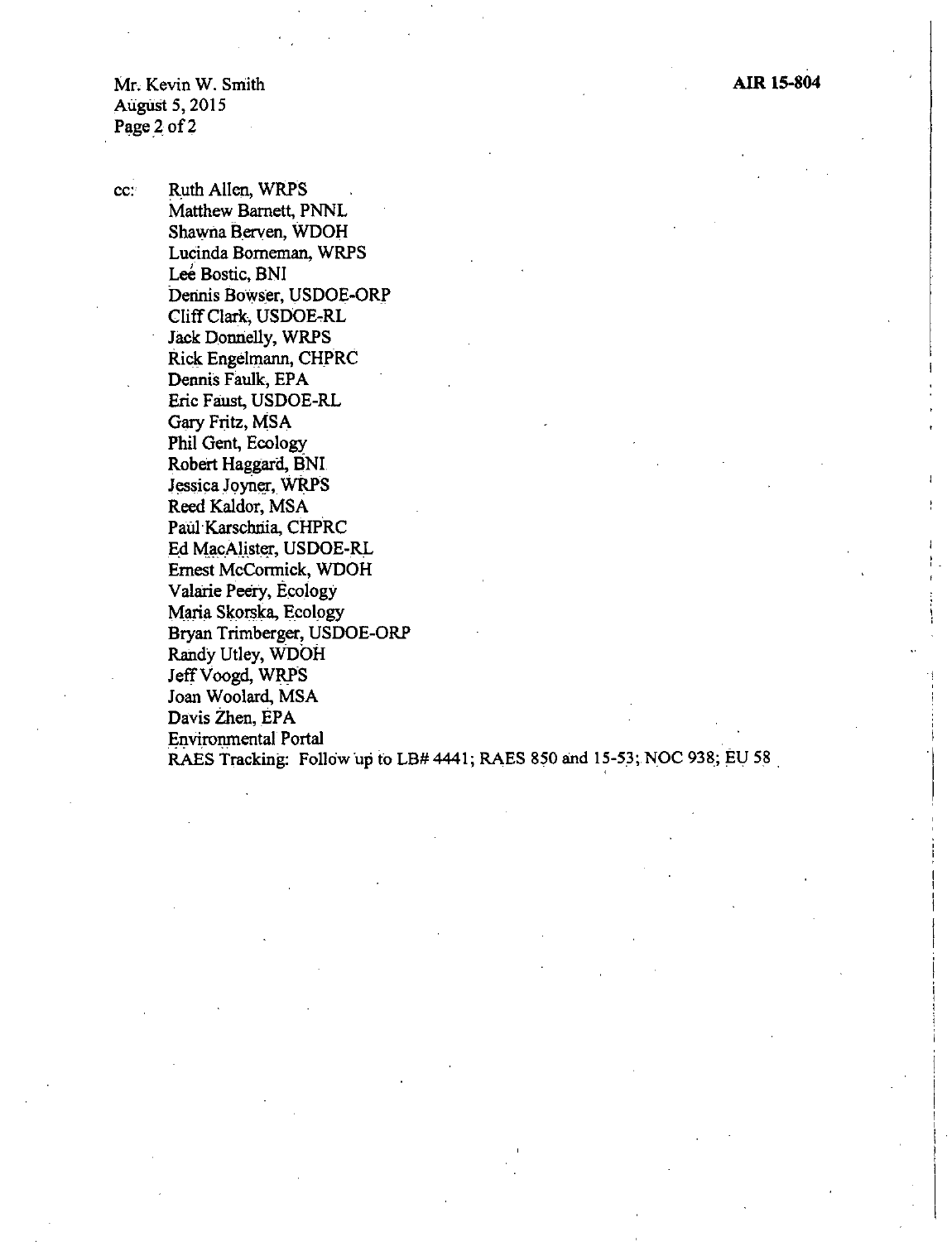## **Emission Unit ID: 58**

## 200 W-296P044-001

## 296-P-44

This is a MAJOR, ACTIVELY ventilated emission unit.

#### **Tank Farms**

## **Emission Unit Information**

Stack Height: 21.00 ft.  $6.40 m.$ 

Stack Diameter 0.50 ft.  $0.15 \text{ m}$ . Average Stack Effluent Temperature: 90 degrees Fahrenheit. 32 degrees Celsius.

Average Stack ExhaustVelocity: 38.22 ft/second. 11.65 m/second.

**Abatement Technology BARCT** WAC 246-247-040(3), 040(4)

state only enforceable: WAC 246-247-010(4), 040(5), 060(5)

| <b>Zone or Area</b> | <b>Abatement Technology</b> | <b>Required # of Units</b> | <b>Additional Description</b>           |
|---------------------|-----------------------------|----------------------------|-----------------------------------------|
|                     | Prefilter                   |                            |                                         |
|                     | Heater                      |                            |                                         |
|                     | HEPA filter Stages/Banks    |                            | In series, one filter per<br>stage/bank |
|                     | Fan                         |                            | $500$ cfm                               |
|                     | Demister                    |                            |                                         |

## **Monitoring Requirements**

state enforceable: WAC 246-247-040(5), 060(5), and federally enforceable: 40 CFR 61 subpart H

| <b>Federal and State</b>                      | <b>Monitoring and Testing</b>       | <b>Radionuclides Requiring</b>                                    | <b>Sampling</b>  |
|-----------------------------------------------|-------------------------------------|-------------------------------------------------------------------|------------------|
| <b>Regulatory</b>                             | <b>Requirements</b>                 | <b>Measurement</b>                                                | <b>Frequency</b> |
| 40 CFR 61.93(b)(4)(i)<br>& WAC 246-247-075(2) | 40 CFR 61, Appendix B<br>Method 114 | Sr-90, Cs-137, Am-241, Pu-<br>239/240, Total Alpha, Total<br>Beta | Continuous       |

## **Sampling Requirements Record sample**

**Additional Requirements** 

Additional monitoring or sampling requirements established by this License will be listed in the Conditions and Limitations section, if applicable.

Operational Status This emission unit, also known as POR05, is a skid/mobile type portable exhauster used to support tank farm operations, such as but not limited to, waste characterization, waste retrieval, decommissioning, deactivation, maintenance, and construction and operation support activities. When used it operates intermittently.

## This Emission Unit has 1 active Notice(s) of Construction.

| <b>Project Title</b>                                                         |            | Approval # Date Approved NOC_ID |     |
|------------------------------------------------------------------------------|------------|---------------------------------|-----|
| 296-P-44 Operation - Phase II Waste Retrieval and Closure (Replaces NOC 825) | AIR 15-804 | 7/29/2015                       | 938 |

# Conditions (state only enforceable: WAC 246-247-040(5), 060(5) if not specified)

- The total abated emission limit for this Notice of Construction is limited to 1.31E+00 mrem/year to the Maximally  $1)$ Exposed Individual (WAC 246-247-040(5)). The total limit on the Potential-To-Emit for this Notice of Construction is limited to 1.61E+03 mrem/year to the Maximally Exposed Individual (WAC 246-247-030(21)).
- $2)$ This approval applies only to those activities described below. No additional activities or variations on the approved activities that constitute a "modification" to the emission unit, as defined in (WAC 246-247-030(16)), may be conducted.

The operation of the waste retrieval system(s) for the removal of radioactive wastes from tanks at the Hanford Site.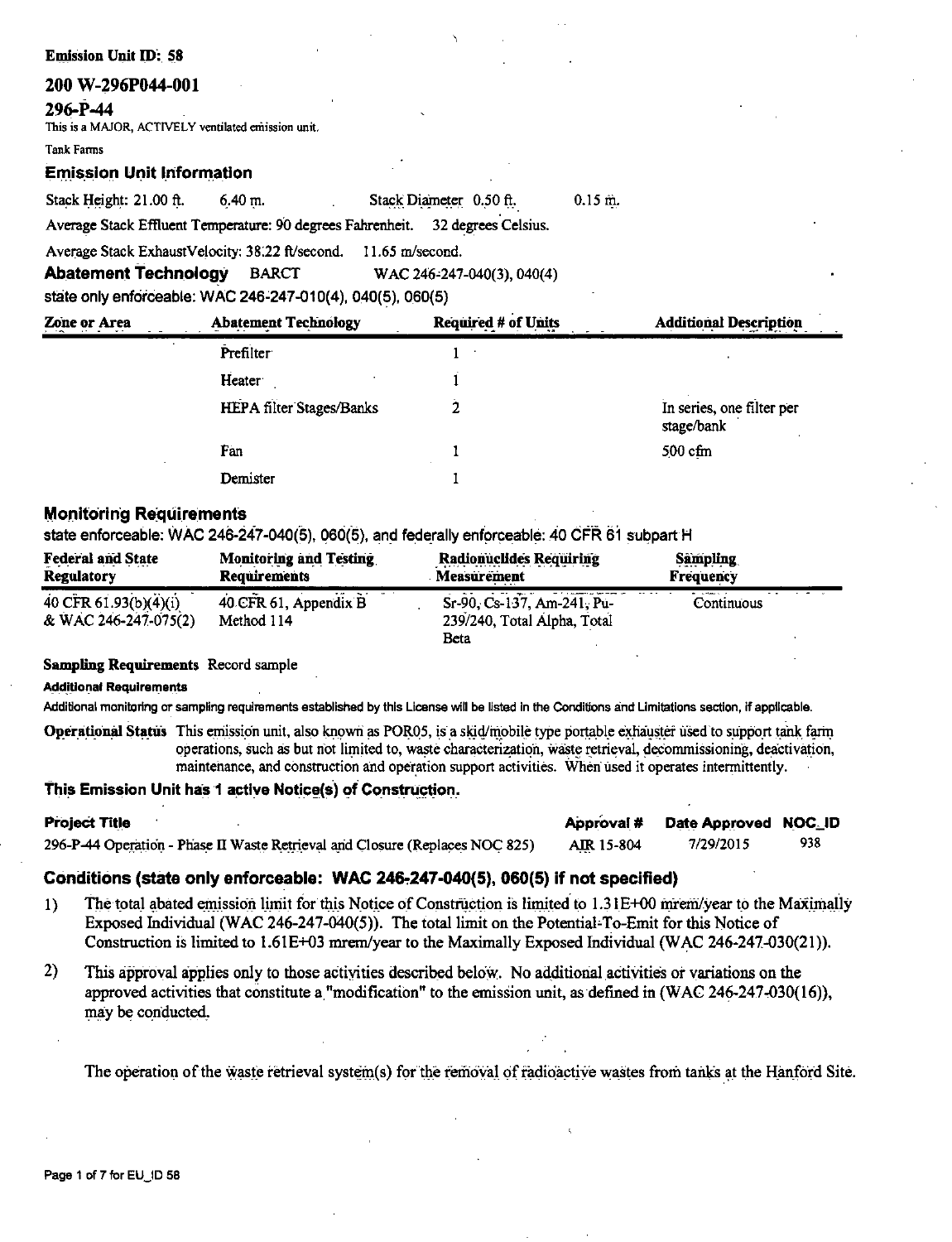## SALTCAKE DISSOLUTION WASTE RETRIEVAL SYSTEM

The saltcake dissolution waste retrieval system may be used to retrieve soluble saltcake waste. This method retrieves the soluble portion of the waste only, resulting in very few of the solids being pumped from the tank. The saltcake dissolution waste retrieval system deployed is for water, chemical agent, or catalyst liquid to be added to the tank using a variety of spray nozzles or "sprinklers". The approach is to sprinkle the waste surface with water. chemical agent, or catalyst liquid. The added water, chemical agent, or catalyst liquid must.stay in contact with the saltcake for a long enough period of time for the brine to become saturated. Once the brine is saturated, it is pumped to a receiver tank, staging tank, storage double-shell tank (DST), or oilier staging/storage vessel associated with the supplemental treatment, packaging, or disposal. Salt solution will be removed using the existing saltwell pump or other pump placed into the tank.

A tank not equipped with a saltwell pump, a transfer pump (progressive cavity, vertical turbine) can be installed and operated.

Remotely directable water distribution devices will be located in risers spaced as far apart as practical. A combination of spraying waster; chemical agent, or catalyst liquid to dissolve the saltcake can be used in conjunction with directing a flow of water or recirculating water at the waste to move it to the pump suction to allow the pumping of waste from the tank. Recirculated waste from the pump may be sent back to the tank as an alternative to using water to direct dissolution waste to the pump suction.

## MODIFIED SLUICING WASTE RETRIEVAL SYSTEM

Modified sluicing can be used for some waste retrieval. Modified sluicing is the introduction of liquid at low to moderate pressures and volumes into the waste. The liquid dissolves and breaks apart solid materials and suspends them in the waste slurry. A transfer pump installed in the tank provides the motive-force to transfer- the liquid slurry to a receiver tank.

Modified sluicing introduces sluice liquid in a controlled fashion using multiple sluicing nozzles at varying pressures and flows, then pumps out the resultant waste slurry. This maintains minimal liquid inventories within the tank at all times. The liquids that could be used in modified sluicing include water, recirculated supernatant/water from the receiving DST, recirculated supernatant/water, chemical agent, or catalyst liquid.

## VACUUM WASTE RETRIEVAL SYSTEM

A vacuum waste retrieval system can be used for waste retrieval activities. The vacuum waste retrieval system is introduced into the tanks by means of an articulating mast system (AMS). The AMS has a horizontal reach and rotational capabilities of 360 degrees. The AMS has a retracted position and can be extended vertically. Air is mixed at the suction end of the AMS enabling the required vertical lift for the waste to a topside receiver tank, batch vessel, or a staging single shell tank (SST), storage DST, or other staging/storage vessels associated with supplemental treatment, packaging, or disposal.

The AMS will be deployed through and attached to standard riser flanges that are available on the tanks. Cameras can also be installed in other risers for in-tank viewing and control-of the AMS.

For the 200-series tanks in the 241-C, 241-U, 241-B, and 241-T Tank Farms, a vacuum retrieval process tank, staging tank, staging SST, storage DST, or other staging/storage vessel will be deployed. The receiver tank will receive waste in batches from whichever tank is connected into the vacuum retrieval system. The vacuum pressure used to draw up the waste from the tank to the receiver tank'is relieved back into the tank being retrieved.

## MOBILE RETRIEVAL SYSTEM

A Mobile Retrieval System (MRS) can be used to retrieve waste from some tanks. The MRS consists of two intank systems. The first is a robotic crawler inserted through one riser the second is an AMS inserted through a second riser. The AMS retrieves the sludge from the tank using•a vacuum with assisting pneumatic conveyance. The AMS vacuum tube has a horizontal reach and can be extended to the bottom of the tank. The arm rotates 360 degrees. The vacuum will be directed through the AMS in the tank to the end effector, which is in contact with Page 2 of 7 for EU\_ID 58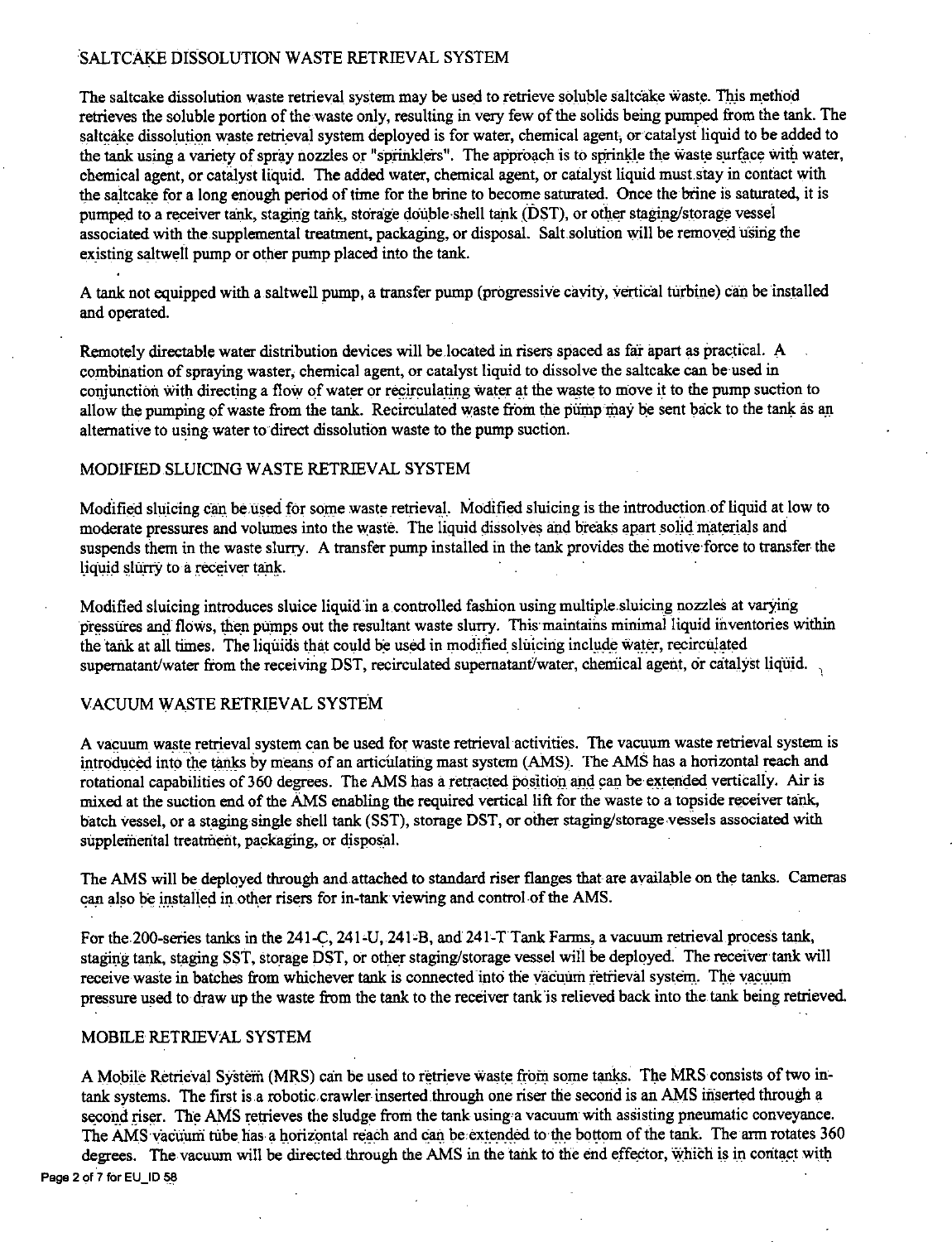the waste. The pneumatic conveyance-assisted vacuum retrieval system will draw the waste up through the vacuum to the waste vessel in the vessel skid in batches. The AMS is then valved out while the waste·vessel 'is emptied and pumped out through the over ground transfer lines to a DST, a staging SST, or other treatment/disposal options. When the waste vessel is nearly empty, the transfer line will be valved out and the AMS will be valved back in and another batch of waste will be removed from the:tank. This process will be repeated until waste.neat the center of the tarik is removed. The robotic crawler will be remotely controlled to move and/or wash waste toward the center of the tank.

## MOBILE ARM RETRIEVAL SYSTEM

The Mobile Arm Retrieval System (MARS) is a waste retrieval system used to retrieve waste. The MARS employs two design options similar to currently permitted systems: I) a sluicing retrieval option which is intended for retrieval of non leaker tanks, and 2) a vacuum retrieval option is intended for retrieval of assumed leaker tanks. Both options use an arm and sluicing jets and/or a high pressure water scarifier to break up the waste. The sluicer uses waste supernatant recycled from the DST to form a liquid jet using a nozzle. The scarifier uses filtered, pressurized water that comes from a high pressure water skid.

The equipment portion of the MARS 'includes a vertical, carbon steel mast (square cross section) as the main structural member. Attached to the vertical mast is a carbon fiber robotic arm. The arm is attached to a traveler that raises and lowers the arm relative to the vertical mast. The arm rotates 360 degrees - 380 degrees on a turntable located in the pit box. The arm also pivots up.and down from an elbow at the traveler (hydraulic system) and extends and retracts (hydraulic system). The end of the arm articulates. The arm thus provides for a large range of motion such that the sluicing devices (recycle sluicer, water scarifier) located at the end of the arm can aim at most portions of the tank and from varying  $(e.g., short)$  distances.

The containment box which encloses the MARS will be ventilated by two parallel installed radial filters. The purpose of these filters is to minimize contamination from migrating up from the tank into the containment box via the open space on the large riser during retrieval operations. Minimization of contamination inside the containment box is desired should entry into the box ever be required for repairs. Inflow through these filters during retrieval is estimated to reach up to 60 cubic feet per minute (cfm). A valve will be installed between the filters and the containment box so filters can be isolated from the box. However, because the location of the valve will be approximately 12 feet above ground and difficult to reach without properly installed and inspected scaffolding, the valve will be left.open at all times until retrieval of the tank is complete. Once retrieval is complete the valve will be closed.

## REMOTE WATER LANCE

The completion of tank retrieval may also be aided by a Remote Water Lance (RWL) that is a high pressure water device, or hydro laser. Alternatively, a High Pressure Mixer (HPM) may be used in the same capacity. The systems will consist of both ex-tank and in-tank components. The ex-tank components will be comprised of; high pressure systems; operating controls, cables, and hoses. The in-tank components will be comprised of; umbilical, in-tank vehicle, high pressure  $nozzle(s)$ , or the high pressure mixer.

The high pressure water systems will provide the water at the desired pressure, not to exceed 37,000 psig. A conditioning system will be used to filter the raw water entering the skid to ensure that no abrasive materials are entrained in the water. The water volumetric flow rate will be on the order of 4 to 18 gpm for the HPM and from 6 to 15 gpm for the RWL. The operating controls will be located in a control trailer outside of the farm fence. The cables and hoses will connect hydraulically powered in-tank vehicle with the ex-tank controls and water skid via the umbilical. The HPM consists of an adjustable height pipe with two pairs of opposed, high pressure, low volume water orifices located on the,bottom of the pipe. The mixer is capable of being rotated 360 degrees and has an adjustable height range of approximately 7 feet. The positioning of the mixer is performed remotely using a hydraulic system. Additionally, the mixer has a single orifice on the bottom of the unit that can be used as an operational or installation aid. The in-tank vehicle will house one to four high pressure water nozzles. The RWL will be operated with the nozzle submerged to avoid aerosols in the tank. A rupture disc will be used to prevent reaching pressures above 37,000 psig.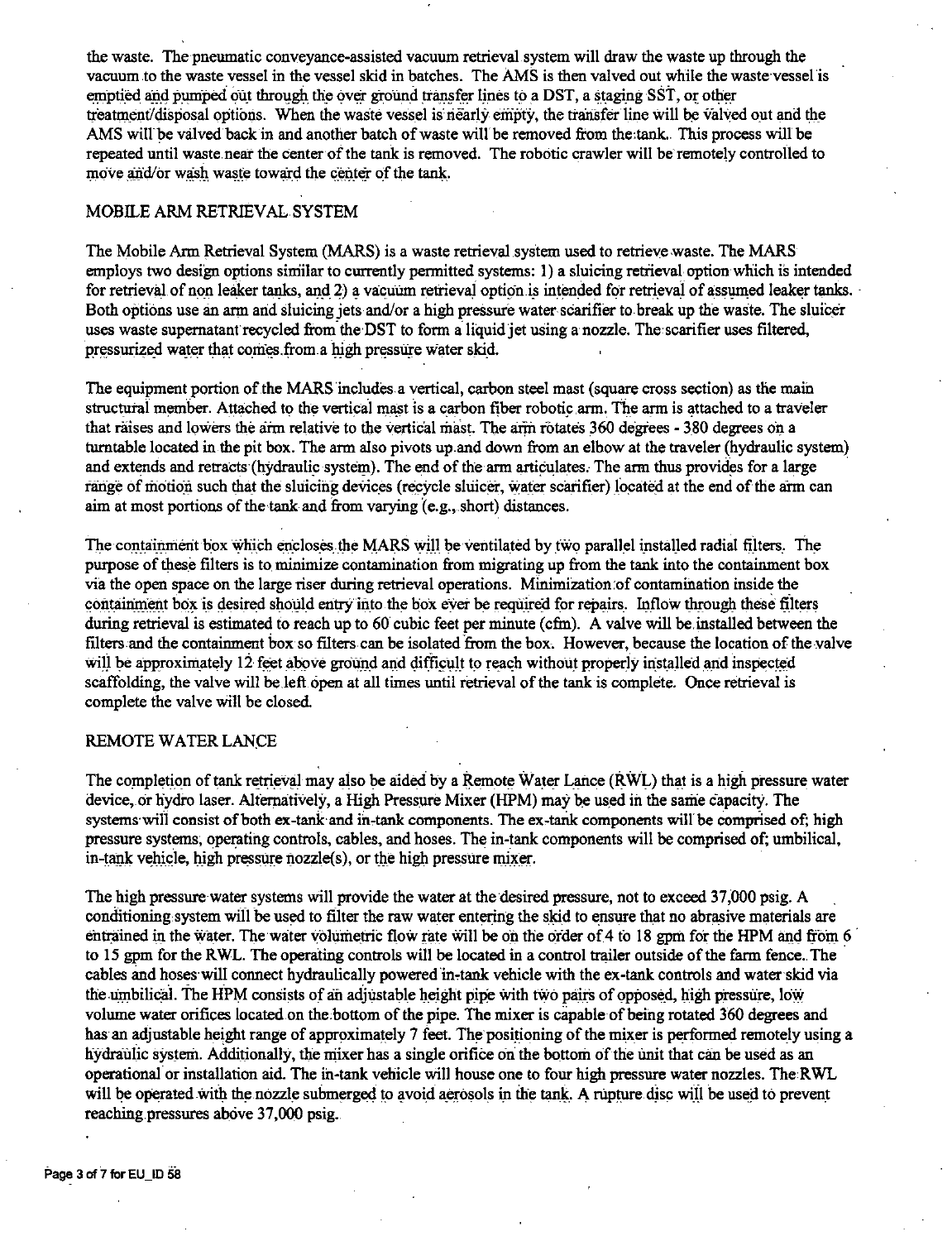## 3) The Annual Possession Quantity is limited to the following radionuclides (Curies/year):

#### Ac: 227

Contributes less than 0.1 mrem/vr to the MEI, and represents less than 10% of the unabated PTE and represents less than 25% of the abated dose.

## Ba - 137 m

Contributes less than 0.1 mrem/vr to the MEI, and represents less than 10% of the unabated PTE and represents less than 25% of the abated dose.

#### $Cm - 242$

Contributes less than 0.1 mrem/vr to the MEI, and represents less than 10% of the unabated PTE and represents less than 25% of the abated dose.

#### $Co-60$

Contributes less than 0.1 mrem/vr to the MEI, and represents less than 10% of the unabated PTE and represents less than 25% of the abated dose.

#### Eu - 152

Contributes less than 0.1 mrem/vr to the MEI, and represents less than 10% of the unabated PTE and represents less than 25% of the abated dose.

#### $H - 3$

Contributes less than 0.1 mrem/vr to the MEI, and represents less than 10% of the unabated PTE and represents less than 25% of the abated dose.

#### Ni - 59

Contributes less than 0.1 mrem/yr to the MEI, and represents less than 10% of the unabated PTE and represents less than 25% of the abated dose.

#### Pa - 231

Contributes less than 0.1 mrem/yr to the MEI, and represents less than 10% of the unabated PTE and represents less than 25% of the abated dose.

#### $Pu - 240$

 $1.20E + 02$ 

Contributes GREATER than 0.1 mrem/vr.to the MEI and represents greater than 10% of the unabated PTE.

#### Ra - 226

Contributes less than 0.1 mrem/vr to the MEI, and represents less than 10% of the unabated PTE and represents less than 25% of the abated dose.

## $Sb - 125$

Contributes less than 0.1 mrem/vr to the MEI, and represents less than 10% of the unabated PTE and represents less than 25% of the abated dose.

#### $Sn - 126$

Contributes less than 0.1 mrem/yr to the MEI, and represents less than 10% of the unabated PTE and represents less than 25% of the abated dose.

#### Th - 229

Contributes less than 0.1 mrem/yr to the MEI, and represents less than 10% of the unabated PTE and represents less than 25% of the abated dose.

Am - 241  $2.30E + 04$ 

Contributes GREATER than 0.1 mrem/vr to the MEI and represents greater than 10% of the unabated PTE

#### $C - 14$

Contributes less than 0.1 mrem/yr to the MEI, and represents less than 10% of the unabated PTE and represents less than 25% of the abated dose.

## Cm - 243

Contributes less than 0.1 mrem/yr to the MEI, and represents less than 10% of the unabated PTE and represents less than 25% of the abated dose.

#### $Cs - 134$

Contributes less than 0.1 mrem/yr to the MEI, and represents less than 10% of the unabated PTE and represents less than 25% of the abated dose.

#### Eu - 154

Contributes less than 0.1 mrem/yr to the MEI, and represents less than 10% of the unabated PTE and represents less than 25% of the abated dose.

#### $1 - 129$

Contributes less than 0.1 mrem/yr to the MEI, and represents less than 10% of the unabated PTE and represents less than 25% of the abated dose.

#### $N - 63$

Contributes less than 0.1 mrem/yr to the MEI, and represents less than 10% of the unabated PTE and represents less than 25% of the abated dose.

### Pu - 238

Contributes less than 0.1 mrem/yr to the MEI, and represents less than 10% of the unabated PTE and represents less than 25% of the abated dose.

#### Pri - 241

Contributes less than 0.1 mrem/yr to the MEI, and represents less than 10% of the unabated PTE and represents less than 25% of the abated dose.

#### Ra - 228

Contributes less than 0.1 mrem/vr to the MEI, and represents less than 10% of the unabated PTE and represents less than 25% of the abated dose.

#### Se - 79

Contributes less than 0.1 mrem/yr to the MEI, and represents less than 10% of the unabated PTE and represents less than 25% of the abated dose.

#### $Sr - 90$

Contributes GREATER than 0.1 mrem/yr to the MEI and represents greater than 10% of the unabated PTE

#### Th - 232

Contributes less than 0.1 mrem/yr to the MEI, and represents less than 10% of the unabated PTE and represents less than 25% of the abated dose.

Am - 243

Contributes less than 0.1 mrem/vr to the MEI, and represents less than 10% of the unabated PTE and represents less than 25% of the abated dose.

#### Cd-113 m

Contributes less than 0.1 mrem/vr to the MEI, and represents less than 10% of the unabated PTE and represents less than 25% of the abated dose.

Contributes less than 0.1 mrem/vr to the MEI, and represents less than 10% of the unabated PTE and represents less than 25% of the abated dose.

2.10E+06

Contributes GREATER than 0.1 mrem/yr to the MEI and represents. greater than 10% of the unabated PTE

#### Eu - 155

Contributes less than 0.1 mrem/yr to the MEI, and represents less than 10% of the unabated PTE and represents less than 25% of the abated dose.

### Nb-93 m

Contributes less than 0.1 mrem/vr to the MEI, and represents less than 10% of the unabated PTE and represents less than 25% of the abated dose.

#### Np - 237

Pu - 239

Contributes less than 0.1 mrem/vr to the MEI, and represents less than 10% of the unabated PTE and represents less than 25% of the abated dose.

 $5.30E + 03$ 

Contributes GREATER than 0.1 mrem/yr to the MEI and represents greater than 10% of the unabated PTE

Pu - 242.

Contributes less than 0.1 mrem/yr to the MEI, and represents less than 10% of the unabated PTE and represents less than 25% of the abated dose.

#### Ru - 106

Contributes less than 0.1 mrem/vr to the MEI, and represents less than 10% of the unabated PTE and represents less than 25% of the abated dose.

#### Sm - 151

Contributes less than 0.1 mrem/vr to the MEI, and represents less than 10% of the unabated PTE and represents less than 25% of the abated dose.

### Tc - 99

Contributes less than 0.1 mrem/yr to the MEI, and represents less than 10% of the unabated PTE and represents less than 25% of the abated dose.

 $U - 232$ 

Contributes less than 0.1 mrem/yr to the MEI, and represents less than 10% of the unabated PTE and represents less than 25% of the abated dose.

 $5.50E + 06$ 

 $Cm - 244$ 

 $Cs - 137$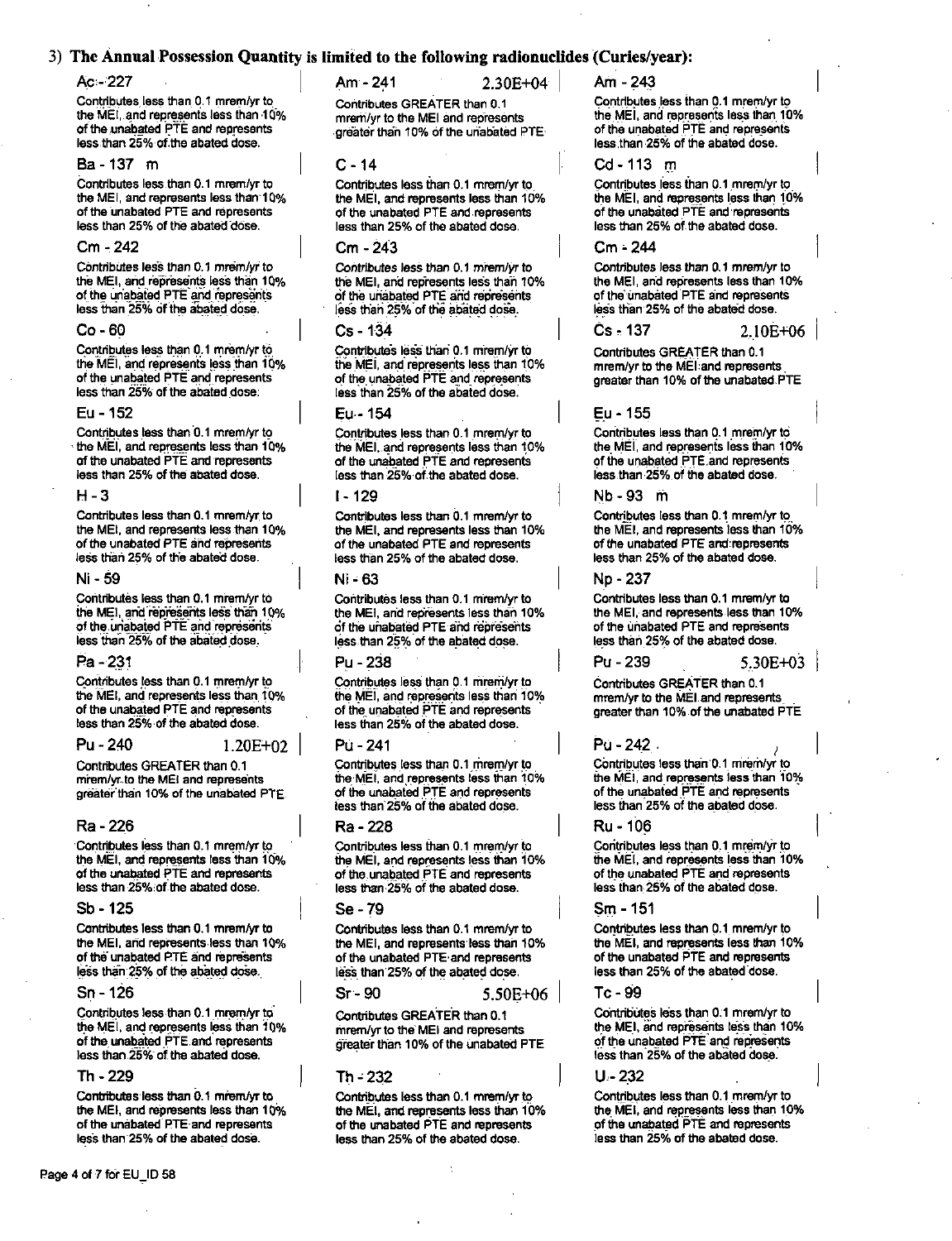## $U - 233$

Contributes less than 0.1 mrem/vr to the MEI, and represents less than 10% of the unabated PTE and represents less than 25% of the abated dose.

### $U - 236$

Contributes less than 0.1 mrem/vr to the MEI, and represents less than 10% of the unabated PTE and represents less than 25% of the abated dose.

## $7r - 93$

Contributes less than 0.1 mrem/vr to the MEI, and represents less than 10% of the unabated PTE and represents less than 25% of the abated dose.

#### $4)$ RELEASE RATES-WDOH Log Approval

 $U - 234$ 

Contributes less than 0.1 mrem/vr to the MEI, and represents less than 10% of the unabated PTE and represents less than 25% of the abated dose.

## $U - 238$

Contributes less than 0.1 mrem/vr to the MEI, and represents less than 10% of the unabated PTE and represents less than 25% of the abated dose.

## $U - 235$

Contributes less than 0.1 mrem/yr to the MEI, and represents less than 10% of the unabated PTE and represents less than 25% of the abated dose.

v . an

Contributes less than 0.1 mrem/vr to the MEI, and represents less than 10% of the unabated PTE and represents less than 25% of the abated dose.

The annual possession quantity (APQ) shall be tracked on a WDOH approved log. WDOH authorizes approval of the Tank Waste Information Network System (TWINS) as the logging mechanism for APOs of radionuclide source terms (WAC 246-247-080(7)).

 $\overline{5}$ WDOH ALTERNATE APPROVAL-Release Fractions WDOH accepts that the PTE calculation shall be based on the inventory of material to be managed (tank inventory and supernate) using the release fraction for the tank inventory of 1.0.E-3 for tank inventory and 8.0 E-5 for supernate (WAC 246-247-040(5) and WAC 246-247-060(5)).

WDOH ALTERNATE APPROVAL-Non Destructive Analysis Method  $6)$ 

A pre-operational Non Destructive Analysis (NDA) of the exhauster(s) HEPA filters and a post-operational NDA will be performed the first time each of the four waste retrieval methods (mobile retrieval system, vacuum retrieval, supernatant sluicing, and saltcake dissolution with supernatant) when placed into service. The post-operational NDA should occur after one cycle or phase of waste retrieval operation is completed, a method replaces another method during a cycle/phase or six months from the in-service date, whichever occurs first. The facility may opt to replace the exhauster's HEPA filters prior to placing a new waste retrieval method in service and eliminate the preoperational NDA (WAC 246-247-040(5), WAC 246-247-060(5), and WAC 246-247-075(4)).

WDOH ALTERNATE APPROVAL-Standards  $\mathcal{D}$ General WAC 246-247 technology standard exemptions justified and documented in RPP-19233, WAC 246-247 technology standard exemption justification for waste tank ventilation systems, may be applied to Phase II NOC retrieval exhauster operations: (WAC 246-247-040(5) and WAC 246-247-060(5)).

8) WDOH NOTIFICATION-Leak Testing Cannot be Performed If new or altered section of ductwork cannot be tested due to tie-ins. WDOH will be notified (WAC 246-247-040(5) and WAC 246-247-060(5)).

- 9) WDOH NOTIFICATION-Change in PTE Calculations The department will be notified if radionuclides other than Cs-137, Sr-90, Pu-239/240, and Am-241 are identified that contribute greater than 10% of the PTE or greater than 0.1 mrem/yr TEDE to the MEI when a unit is deployed or redeployed (WAC 246-247-040(5) and WAC 246-247-110(8)).
- WDOH NOTIFICATIONS-Differential Pressure Out of Range  $10^{\circ}$ The differential pressure readings for the pre-filters and both stages of HEPA filters shall be monitored recorded and trended a minimum of weekly. The exhaust system will be configured to automatically shut down at 5.9 inches of water (or less) pressure differential across the HEPA filter(s) for the first filter in series or multiple filters in series as indicated by the local readout. If the final HEPA filter in the system exceeds 5.9 inches of water pressure differential across the filter, the cause will be determined and WDOH will be notified through normal established channels (WAC 246-247-040(5) and WAC 246-247-060(5)).
- WDOH NOTIFICATION-Retrieval Under Passive Ventilation Contitions  $(11)$ Retrieval activities shall occur under passive ventilation only when an exhauster can no longer be operated on a single shell tank due to structural concerns. The justification for structural concerns with the single shell tank shall be documented and provided to WDOH upon request. ( $WAC$  246-247-040(5) and  $WAC$  246-247-060(5))

 $\overline{12}$ WDOH NOTIFICATIONS-High Reading on Weekly Smear Surveys Monitoring of breather filters during retrieval activities shall consist of weekly smear surveys on the inside surface of the ducting and downstream of the HEPA filter or on the outside of the screen covering the outlet of the vent. Levels above 10,000 dpm/100cm2 beta/gamma and 200 dpm/100cm2 alpha shall be reported to WDOH. (WAC

Page 5 of 7 for EU\_ID 58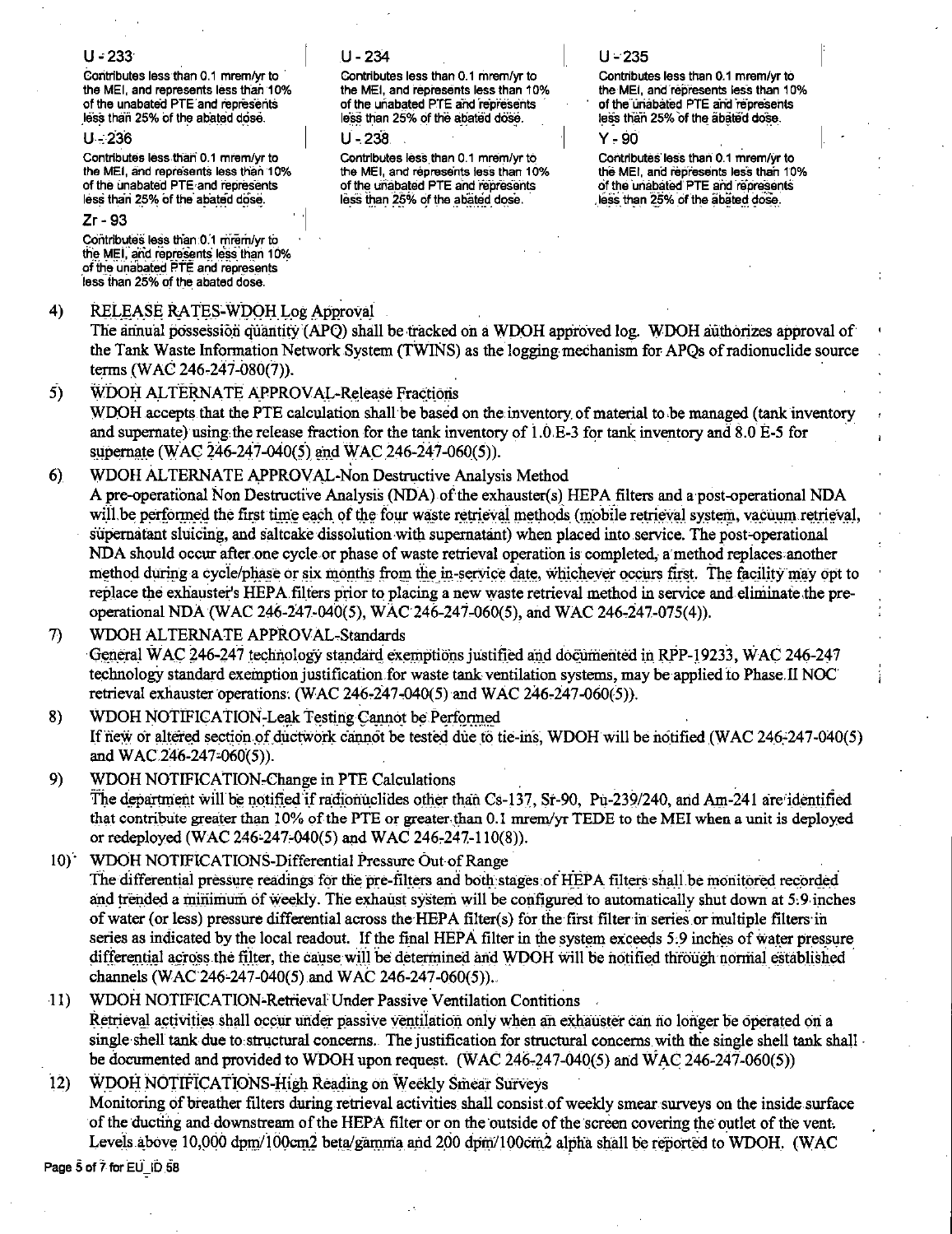246-247-040(5) and WAC 246-247-060(5))

STANDARDS-Startup Leak Testing  $13)$ 

New or altered sections of ductwork shall be leak tested in accordance with the requirements of ASME AG-1 Section SA prior to use. Normal maintenance of the system (e.g., replacing gaskets, replacement of in kind components, flow profile analysis in the ductwork, air sampling from test ports in the duct, and demister flushing) are not considered to be alteration (WAC 246-247-040(5), WAC 246-247-060(5), and WAC 246-247-075(2)).

STANDARDS-Stack Monitoring Systems  $14)$ 

The emission unit stack monitoring system shall meet the requirements of ANSI/HPS N13.1-1999 including the stack monitoring system inspection requirements also referenced in 40 CFR 61 App. B, Method 114, Table  $2 -$ Maintenance, Calibration, and Field check requirements (WAC 246-247-040(5), WAC 246-247-060(5), and WAC 246-247-075(2)).

ABATEMENT TECHNOLOGY-HEPA Filter Testing  $15)$ 

> The HEPA filters are in-place leak tested annually in accordance with a written procedure that addresses testing and visual inspections based on ASME N510 and ASME N511, and shall have a minimum efficiency of 99.95% (WAC 246-247-040(5), WAC 246-247-060(5), and WAC 246-247-075(2)).

In addition, the following conditions require in-place leak testing of the HEPA filters (the filter system to be retested):

•HEPA filter replacement

•Relocating the ventilation system exhauster

ABATEMENT TECHNOLOGY-Filter Protection  $16)$ 

The relative humidity shall be maintained below 70%. If the relative humidity cannot be directly measured, the ventilation system exhauster operating temperature will be monitored daily to ensure that the appropriate temperature is maintained, based on psychometric charts and engineering calculations, so that the relative humidity remains below 70%. Daily Monitoring is not required over weekends and holidays when no waste disturbing activities are occurring (WAC 246-247-040(5) and WAC 246-247-060(5)).

- $17)$ ABATEMENT TECHNOLOGY-Temperature Values in the Airstream The airstream temperature is also monitored to verify that it is below the 200°F limit established for continuous operation and  $250^{\circ}$ F limits established for periodic operation to protect the HEPA filters (WAC 246-247-040(5)).
- ABATEMENT TECHNOLOGY-Ductwork Insulation  $18)$ All ventilation ductwork from the exit of the tank to the inlet of the exhauster filter housing, shall be insulated (WAC 246-247-040(5) and WAC 246-247-060(5)).

ABATEMENT TECHNOLOGY-Ventilation System Exhauster Suspension from Active Service  $19<sub>1</sub>$ The following will be implemented when a ventilation system exhauster that has been connected to a radioactive source is shut down and placed in suspension from active service. The following items will be completed 90 days after suspension from active service. Suspension from active service begins when the permit required preventative maintenance tasks are suspended or 365 days from the last day of operation, whichever is sooner.

Isolate (e.g., valve or blank off) the ventilation system exhauster unit from the source of radioactivity. . Isolate (e.g., valve or blank off) the source of radioactivity (e.g., tank) or establish an alternative flow path through a registered emission point (e.g., passive filter or powered exhauster).

·Isolate the flow path downstream of the last stage of HEPA filtration by capping the stack or alternative location if the stack has been removed.

•Provide written notification to WDOH documenting completion of the above.

During suspension from active service, the monitoring and associated recordkeeping are not required to be conducted. In addition, the abatement and monitoring system testing (e.g., aerosol testing of the HEPA filters), maintenance, calibration, field checks, and the associated recordkeeping are not required to be conducted (WAC 246-247-040(5)) and (WAC 246-247-060(5)).

ABATEMENT TECHNOLOGY-Ventilation System Exhauster Return to Active Service  $20)$ 

The ventilation system exhauster will be evaluated for its ability to meet the regulatory requirements to operate prior to placing the exhauster back in service:

•Verify that parts removed during suspension from active service have been replaced-in-kind and the unit has been returned to full function.

•Conduct abatement and monitoring system inspections and field checks.

. Verify that the abatement and monitoring system testing, maintenance, and calibration have been completed.

(Note: some testing, maintenance, and calibration can only be completed when the exhauster is running.) The

CAM and sampling system are to be operated during aerosol testing.

Page 6 of 7 for EU\_ID:58